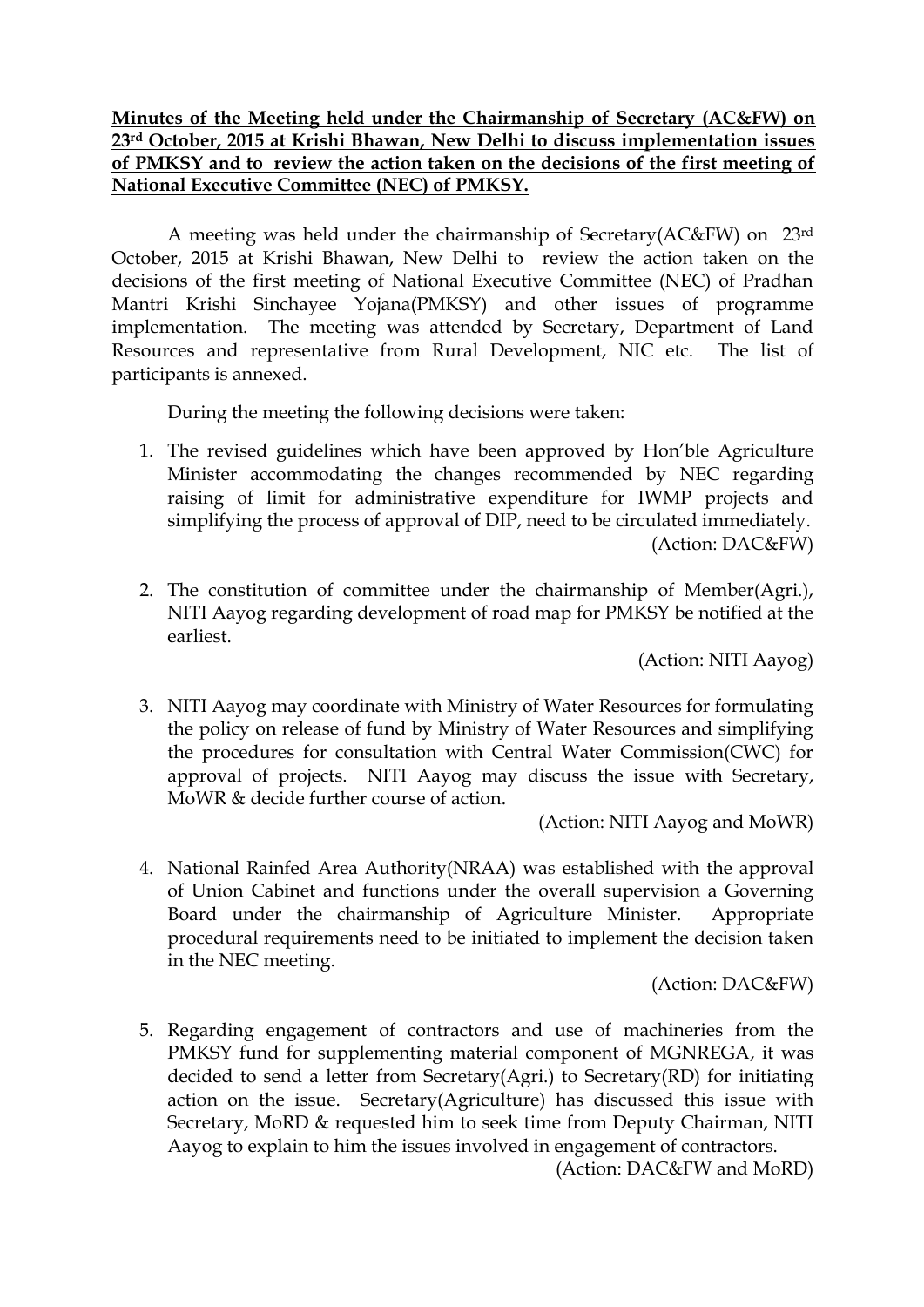6. Regarding the MIS of PMKSY, as per decision taken in the meeting held on  $7<sup>th</sup>$ October, 2015 in the Cabinet Secretariat under the chairmanship of Secretary(Coordination), a team under the chairmanship of Horticulture Commissioner will develop an integrated MIS. The activities will be coordinated by Joint Secretary(NRM&RFS). In the meeting, following constitution has been approved.

| i.          | Horticulture Commissioner                         | Chairman |
|-------------|---------------------------------------------------|----------|
| ii.         | Ranjana Nagpal, DDG(NIC)                          | Member   |
| iii.        | Amit Kumar, Director(DoLR)                        | Member   |
| iv.         | Dhruv Kumar Singh, Director (DoRD)                | Member   |
| $V_{\cdot}$ | J.R.Boro, Sr.Joint Commissioner(MoWR)             | Member   |
| vi.         | A.N. Mishra, Sr. Technical Director(DAC&FW)       | Member   |
| vii.        | Seemantini Sengupta, Sr. Technical Director(DoLR) | Member   |
| viii.       | A.K.Gupta, Sr. Technical Director (MoWR,RD&GR)    | Member   |
| ix.         | Arul Raj (NRSC)                                   | Member   |

The committee will discuss the input formats with State Governments on 29th October,2015 in a meeting with State Directors of Horticulture. The input/output format be filled in using the data set for a particular state and apprised to the Secretary tomorrow.

(Action: all concerned)

7. Horticulture Division may also arrange a presentation of MIS structure for micro irrigation being developed by GGRC on 29th October, 2015.

(Action: Horticulture Commissioner)

8. In so far as, the training proposal of National Institute for Rural Development (NIRD), Hyderabad for imparting training to State level officers of the implementing agencies for preparation of district irrigation plan is concerned, no decision could be taken. It was decided that after accessing unspent amount available with NIRD and utility of the contents of the training programmes recently completed, a view may be taken later on.

(Action: DAC&FW)